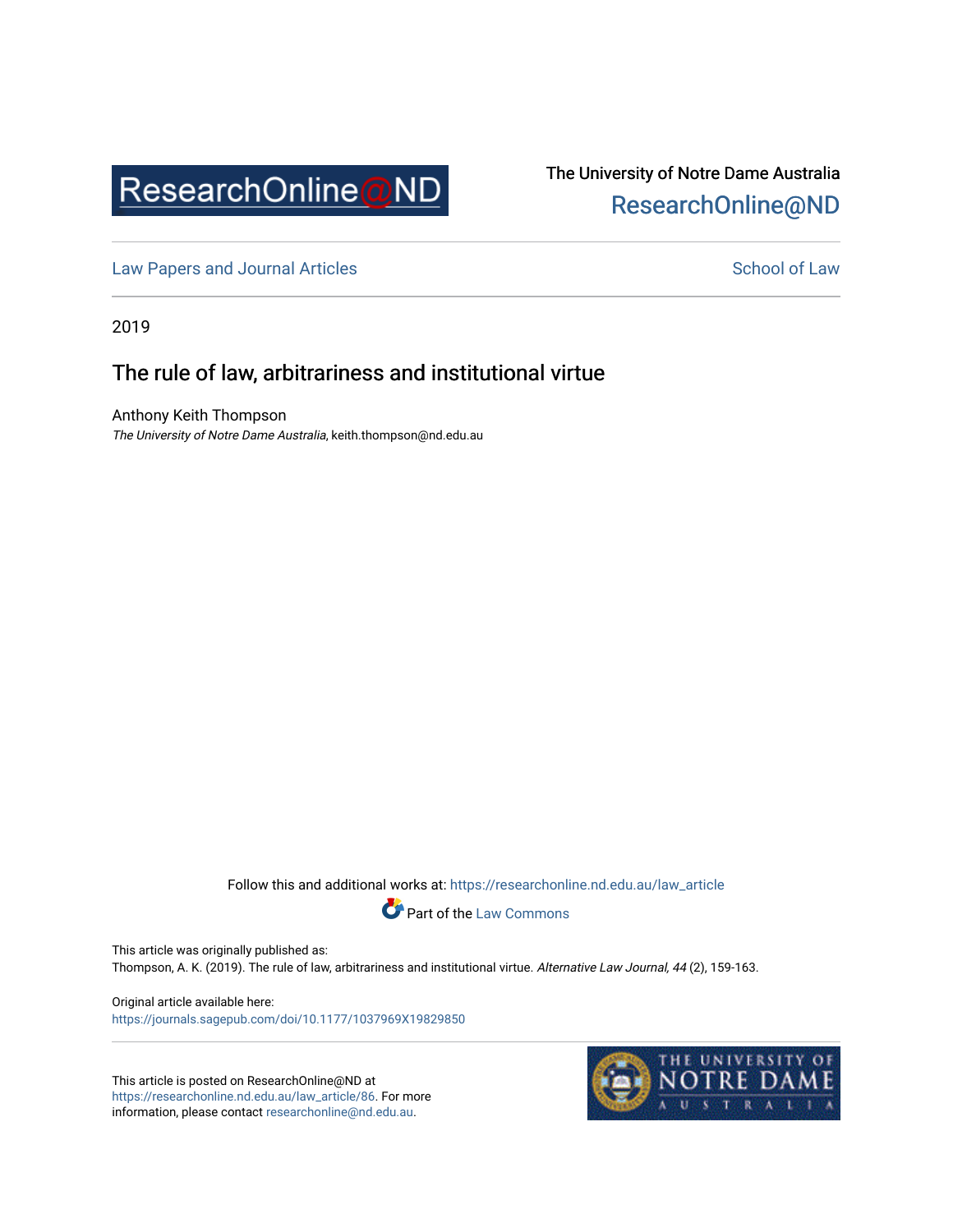This is the author's version of an article published in the *Alternative Law Journal,* 1 June, 2019 available online at <https://journals.sagepub.com/doi/10.1177/1037969X19829850>

Thompson, K. (2019) The rule of law, arbitrariness and institutional virtue*, Alternative Law Journal, 44*(2), 159-163. doi: 10.1177/1037969X19829850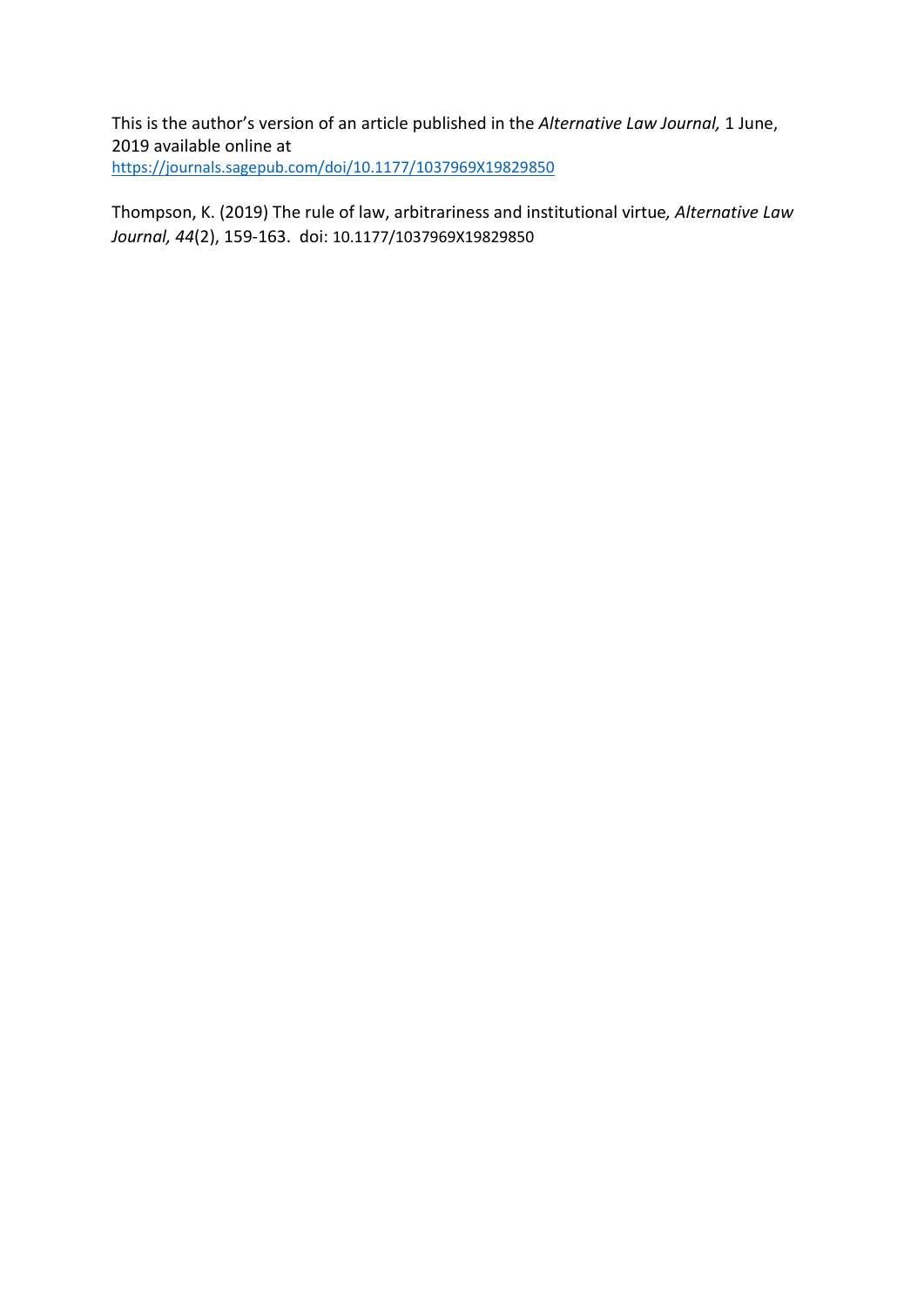#### *Comment*

#### **The rule of law, arbitrariness and institutional virtue**

#### **Keith Thompson**

School of Law, The University of Notre Dame Australia

**Abstract:** This article summarises Professor Martin Krygier's work on the rule of law and his view that arbitrariness is its core and is under-theorised. From ancient philosophy, the author suggests that our rule of law settlement feels tentative because arbitrariness is a human characteristic that cannot be completely fixed with institutional checks and balances. The author observes that a variety of rule of law virtues are already expected of judicial decision-makers and suggests that these institutional virtues should be transferred into the administrative, executive and corporate decision-making space to advance the rule of law project.

#### **Keywords**

l

Rule of law, arbitrariness, checks and balances, personal virtue, judicial, administrative and executive decision-making

**Corresponding author:** Professor Keith Thompson, School of Law, The University of Notre Dame Australia, PO Box 944, Broadway NSW 2007, Australia Email: [keith.thompson@nd.edu.au](mailto:keith.thompson@nd.edu.au)

There have been many efforts to define the rule of law, perhaps most famously at the end of the 19<sup>th</sup> century in the work of Albert Venn Dicey.<sup>1</sup> There is discussion whether he captured a new concept or merely coined a description which has genealogy reaching back into the work of the most famous Greek philosophers including Aristotle and Plato.<sup>2</sup> My interest in the field has been most stimulated by the more recent work of Martin Krygier from the University of New South Wales. He has spent a significant part of his academic life working to identify the principles that underlie the idea of the rule of law, $3$  but has chosen not to generalise beyond the idea that it is founded upon the rejection of any kind of arbitrary rule.<sup>4</sup> His confirmation that because the rule of law is a sociological instrument that can be

3 For example, Martin Krygier, *Fear, Hope, Politics and Law*, Papers on Parliament No 33, 1999 https://www.aph.gov.au/~/~/link.aspx?\_id=C6A9A0D3166348198EE463CB9E301777&\_z=z (*Fear and Hope*); Martin Krygier, *Magna Carta and the Rule of Law Tradition* (2015) https://www.ruleoflaw.org.au/wpcontent/uploads/2015/11/Magna-Carta-and-the-Rule-of-Law-Tradition-final.pdf (*Magna Carta and the Rule of Law Tradition);* and Martin Krygier, 'The Rule of Law: Pasts, Presents and Two Possible Futures' (2016) (12) *Annual Review of Law and Social Science* 199 (*Two Possible Futures*).

<sup>1</sup> For example, Albert Venn Dicey, *Introduction to the study of the Law of the Constitution* (Macmillan, 1885). <sup>2</sup> Tom Bingham, *The Rule of Law* (Penguin, 2011) 3.

<sup>4</sup> Krygier, *Fear and Hope*, above n 3, [14]–[25], [39]–[42]; Krygier, *Magna Carta and the Rule of Law Tradition*, above n 3, 12–14; Krygier, *Two Possible Futures*, above n 3, 202–06.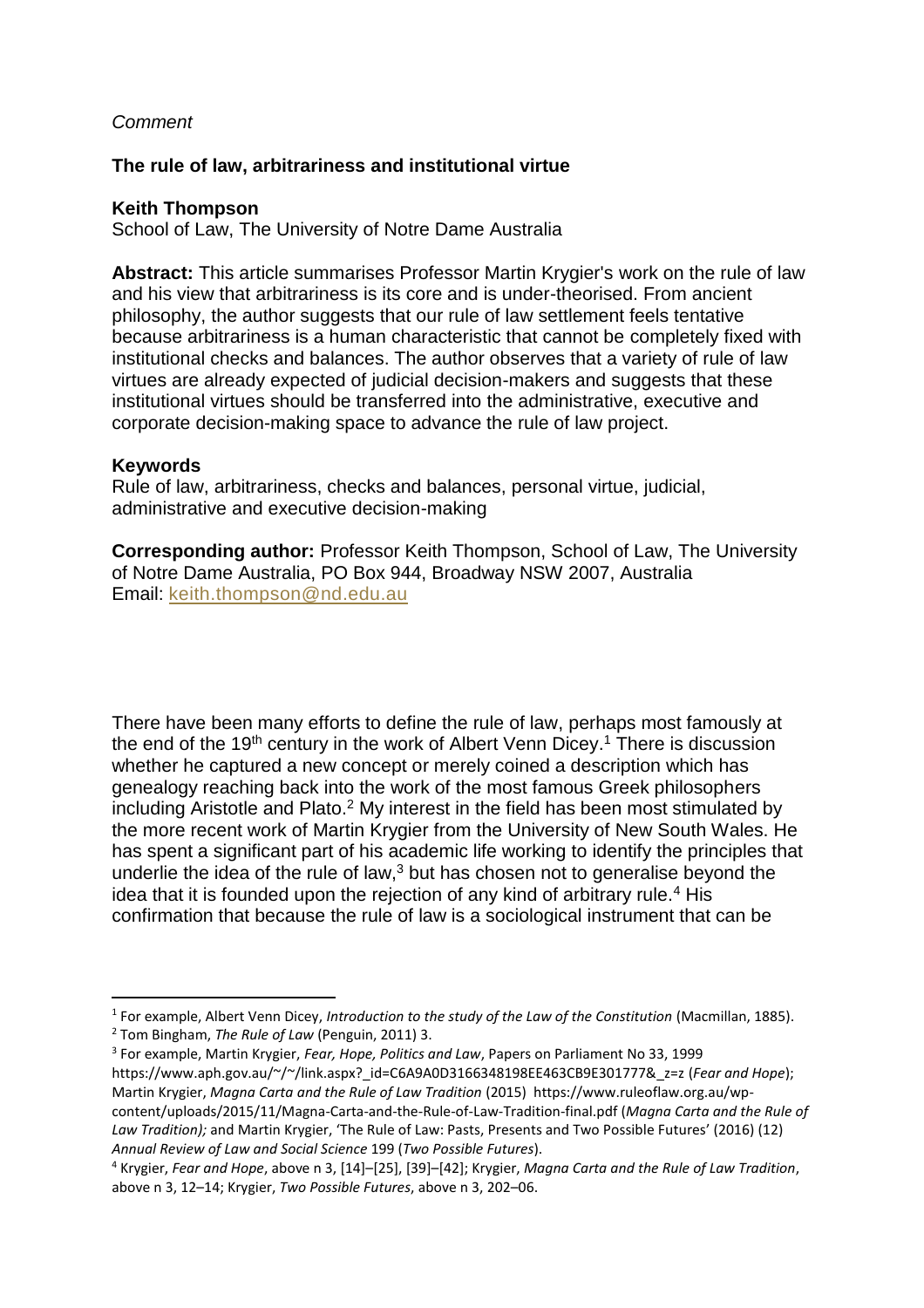abused by self-willed human leaders,<sup>5</sup> means that his conclusions seem tentative even though they do not rest on shaky ground.

In this article, I do two things. I tribute Martin Krygier as one of the foremost exponents of the idea that the content of the rule of law can only ever be generalised to the idea that any kind of arbitrary rule must be rejected. <sup>6</sup> While there is debate as to whether general 'laundry lists' of rule of law virtues advance the cause of limiting arbitrary power because every country is so different,<sup>7</sup> I suggest that the rule of law cause would be advanced if the list of virtues we recognise as justly limiting judicial power were transferred to limit executive, legislative and corporate power.

I explore the consequences of Martin Krygier's insistence that it is arbitrariness we must control if we are to succeed in the rule of law project, but I take it in a new direction. Though I have stated I do not believe that his conclusions about arbitrariness are tentative, I suggest they are tender and vulnerable because abuse of the idea of the rule of law by self-willed leaders brings the rule of law ideal into disrepute, no matter how well we hedge it with institutional checks and balances. The poor behaviour of wicked leaders<sup>8</sup> dilutes the confidence of citizens in the rule of law project as a whole, despite the accuracy of scholarly rule of law analysis to date. While ancient philosophers understood that no legal system was safe when it was administered and managed by wicked leaders, there was no obvious way to insist on personal virtue and genuine public service ideals in those leaders once they had assumed the reins of power. <sup>9</sup> Paragon leaders could cure the defects of any technically inefficient leadership system, but tyrants could destroy a perfect prototype.

While I would like to suggest a way to implement the ancient Greek and Roman philosophical view that rulers and administrators should be paragons of virtue, my more modest suggestion is that the virtue expectations we have of those who exercise judicial power ought to be transferable into executive, legislative and corporate space, since they are well understood and have convincing power.

I present this short thesis in three parts. In the first, I summarise some of the luminary work of Martin Krygier and set out the bones of his thought about the nature of the rule of law. In the second, I briefly review the place that some ancient philosophers saw in what we now call the rule of law project for personal human virtue. In the third part, I make some tentative 'institutional rule of law virtue' suggestions of my own, standing on the shoulders of both Martin Krygier and some ancient philosophers. While I would like to conclude that personal virtue in managers and political leaders is an essential element of any administration that aspires to the rule of law label, I settle for the idea that the same 'virtues' we expect of those we

 $\overline{a}$ 

<sup>5</sup> Krygier, *Fear and Hope*, above n 3, [64]–[68]; Krygier, *Two Possible Futures*, above n 3, 209, 222.

<sup>&</sup>lt;sup>6</sup> Philip Selznick has come to similar conclusions. See, eg, 'Legal Cultures and the Rule of Law' in Martin Krygier and Adam Czarnota (eds), *The Rule of Law after Communism* (Ashgate, 1999) 22–5.

<sup>7</sup> See, eg, Krygier, *Two Possible Futures,* above n 3, 204, 212 and 214 and Jeremy Waldron, The Rule of Law and the Importance of Procedure' in James E Fleming (ed), *Getting to the Rule of Law* (New York University Press, 2011) 5–7, 11, 18 and 24.

<sup>8</sup> I have taken this term from David Dyzenhaus, *Hard Cases in Wicked Legal Systems* (Oxford University Press, 1991) where he characterised the South African apartheid regime as a wicked legal system.

<sup>9</sup> Krygier, *Two Possible Futures*, above n 3, 205–6.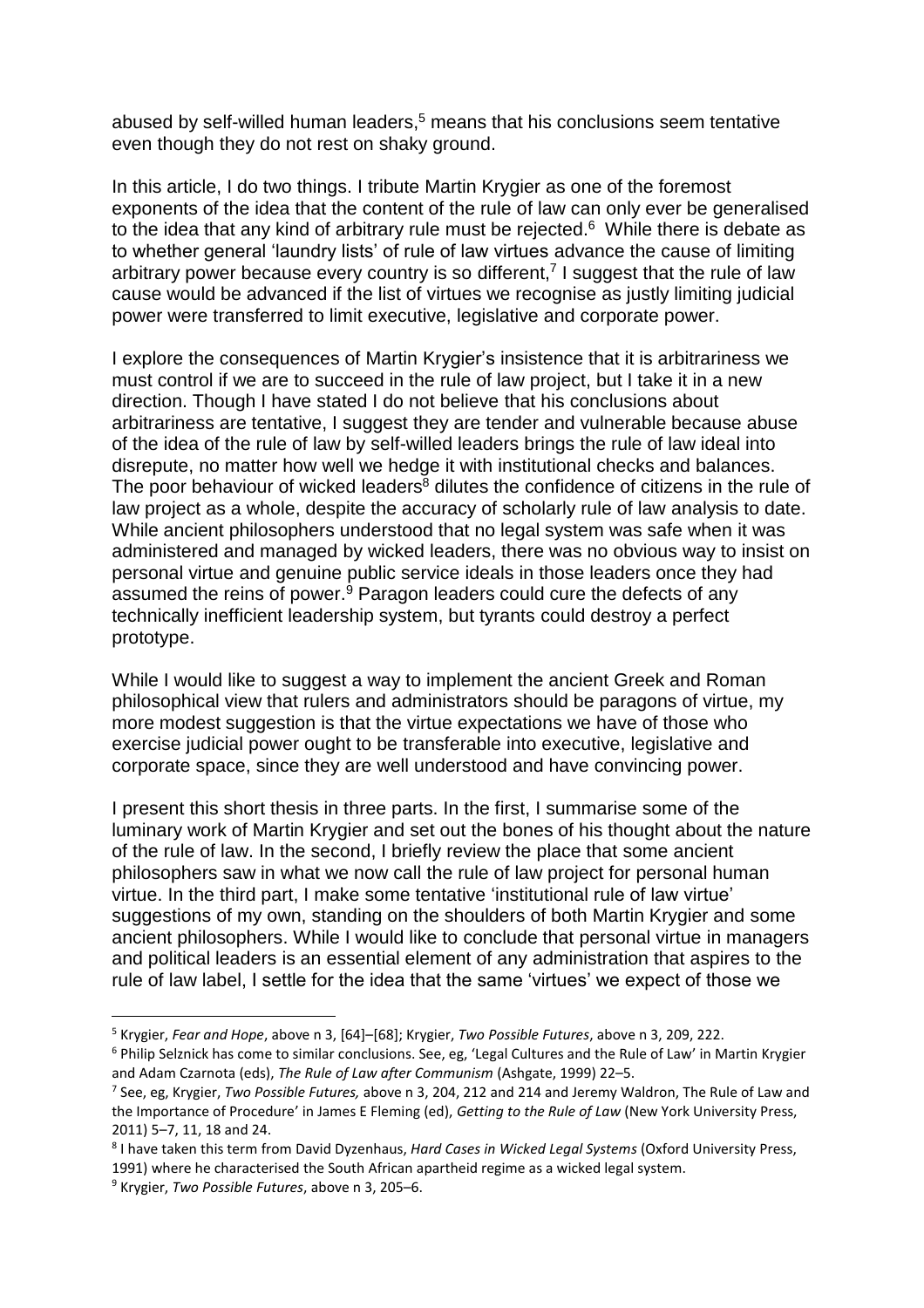appoint to exercise judicial power could be expected of those who exercise legislative and executive power wherever we find such power – that is, in both political and corporate contexts.

I conclude that the future of the idea of the rule of law should see us hold all those who exercise power in our lives to standards of conduct that are already well defined in the judicial context. This discussion also implies that we should vote for virtues in both political elections and in shareholder meetings.

# **I. Martin Krygier on the rule of law**

Professor Krygier is emphatic that there is no one true rule of law system.<sup>10</sup> A political system that conforms to rule of law ideals may be manufactured for any country no matter what its traditions, but that system's underlying traditions have to be analysed before we can work out a rule of law system that can work in it. Since (quoting Alasdair MacIntyre) traditions are arguments extended through time,  $11$  we have to determine not so much whether a country's traditions are right or wrong, but whether they are consistent with rule of law ideals. If law has not traditionally been used to enable human freedom, then to re-engineer that system in a manner that complies with rule of law ideals and enables and maximises human freedom, we will have to abandon traditions and ways of thinking that are inconsistent with the rule of law ideal. 12

Professor Krygier also observes that, since all governments now seem to recognise that it is a human good to have a political system that satisfies rule of law standards, everyone claims that theirs is a rule of law system. But Professor Krygier is quite ruthless in identifying legal systems that do not meet those standards no matter how much the rule of law label may be claimed for them. Russia has not traditionally used law to enable human freedom and still does not after the Iron Curtain came down.<sup>13</sup> Poland is not a country where the rule of law ideal has flourished.<sup>14</sup> Modern Chinese communist party claims that their governmental system follows the rule of law are empty and even Singapore's tiger economy only gets 'two cheers' when measured against a rule of law checklist.<sup>15</sup> But it is harder to pick a rule of law winner between modern Germany and the UK. While the German economy has been ticking away like a well-oiled machine for hundreds of years, it does not have the release valves that the messy common law English system provides and its system and predictability has not consistently banished arbitrariness. <sup>16</sup> But the English rule of law system is not as long-standing as foundational invocations of Magna Carta would have us believe. Magna Carta did not take particularly quickly and has been ignored by English monarchs, and then by its parliaments, for most of its 800 years

<sup>10</sup> Krygier, *Two Possible Futures*, above n 3, 200–2. 208, 210–211; Krygier, *Magna Carta and the Rule of Law Tradition*, above n 3, 9-12.

<sup>11</sup> Krygier, *Two Possible Futures*, above n 3, 202, 218; Krygier, *Magna Carta and the Rule of Law Tradition*, above n 3 6.

<sup>12</sup> Krygier, *Two Possible Futures*, above n 3, 222–4.

<sup>13</sup> Krygier, *Two Possible Futures*, above n 3, 208; Krygier, *Magna Carta and the Rule of Law Tradition*, above n 3, 6.

<sup>14</sup> Krygier, *Two Possible Futures*, above n 3, 208.

<sup>15</sup> Ibid 214.

<sup>16</sup> Krygier, *Fear and Hope*, above n 3, [58] and [65]-[66].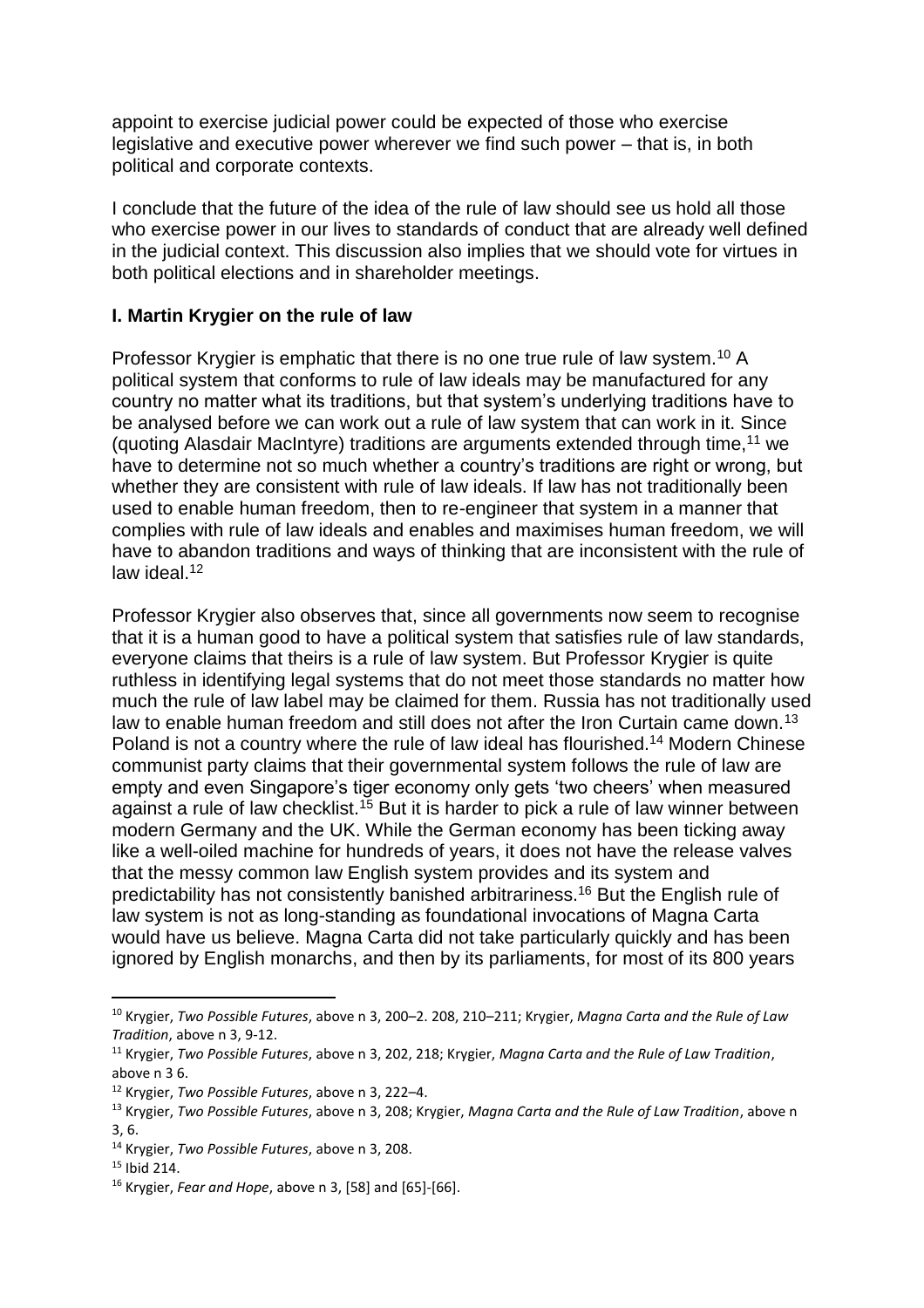of existence.<sup>17</sup> The North American system is not perfect either. There, as others have pointed out, an obsession with the idea that religious and state institutions have to be entirely separated to enable a perfect rule of law settlement, stops political analysts understanding how European countries with established churches provide just as much human freedom as is enjoyed in the land of the free.<sup>18</sup>

Achieving a healthy rule of law national scorecard is not just about the structure of the legal system. The point is to create a system where citizens feel that they know what the law is; where it is certain enough to be predictable and nothing unexpected and arbitrary disturbs the peaceful enjoyment of citizen freedoms.<sup>19</sup> The rule of law does not seek to denude the state of its power to promptly implement wise decisions, but to constrain and temper state power so that state decision-making does not unpredictably interfere with citizen autonomy.<sup>20</sup> Krygier says that many would-be rule of law systems are motivated by a fearful need to prevent the state doing what it might otherwise do.<sup>21</sup> But where the fear remains, there is a sense that the rule of law settlement is uneasy and tentative, and that will constrain the entrepreneurial spirit of trustworthy law-obedient citizens. In other words, any rule of law settlement where the citizens feel uncertain about their future, for institutional reasons, falls short of the ideal, but that does not mean that the system entirely fails. All rule of law systems are 'works in progress'. Krygier also points out that governments are not the only institutions that cause citizen uncertainty. Corporations, including banks, 'can do a lot of damage<sup>'22</sup> and the resulting citizen fear is unlikely to be cured by institutional reform alone. 'These are exceedingly complicated matters'<sup>23</sup> and the solutions will likely lie 'beyond institutions'<sup>24</sup> and possibly in a 'social science that does not quite yet exist'.<sup>25</sup>

At core, it is arbitrariness that is the enemy. If citizens and their lawyers can predict the public outcomes in their lives without fear, the rule of law mission will have been accomplished.<sup>26</sup> All law-abiding citizens should feel safe in all their societal interactions. Where discretion has a place in their lives, it will be exercised in a

<sup>17</sup> Krygier, *Magna Carta and the Rule of Law Tradition*, above n 3, 1-3.

<sup>&</sup>lt;sup>18</sup> W Cole Durham Jr and Brett G Scharffs, 'Comparative constitutional perspectives on religion-state relationships' in Durham and Scharffs, *Law and Religion: National, International and Comparative Perspectives*, (Aspen Publishers, 2010) 113.

<sup>19</sup> Krygier, *Two Possible Futures*, 203-205.

 $20$  Ibid 205-8.

<sup>21</sup> Krygier, *Fear and Hope*, above n 3, [9]–[13].

<sup>22</sup> Krygier, *Two Possible Futures*, above n 3, 221.

<sup>23</sup> Ibid 223.

 $24$  Ibid.

<sup>25</sup> Krygier, *Two Possible Futures*, above n 3, quoting Karol Soltan, 'A Social Science That Does Not Exist' in Willem J Witteveen and Wibren van der Burg (eds), *Rediscovering Fuller: Essays on Implicit Law and Institutional Design* (Amsterdam University Press, 1999) 387 and Karol E Soltan, 'Selznick and Civics' in Robert A Kagan, Martin Krygier and Kenneth Winston (eds), *Legality and Community: On the Intellectual Legacy of Philip Selznick* (Rowman & Littlefield, 2002), 357. Krygier also notes Waldron's complaint 'about the narrow social and institutional focus of contemporary philosophical accounts of the rule of law' and his desire to broaden the project into 'how litigants are treated in courts' (Krygier, *Two Possible Futures*, above n 3, 204, referring to 'The rule of law and the importance of procedure' in Fleming, above n 7, 3) and 'what ordinary people are urging' about the Rule of Law (Krygier, *Two Possible Futures*, above n 3, 219 referring to the same Waldron essay 3–4), but he says that Waldron does not go 'anywhere near far enough' (Krygier, *Two Possible Futures*, above n 3, 220).

<sup>26</sup> Krygier, *Fear and Hope*, above n 3, [14]–[23].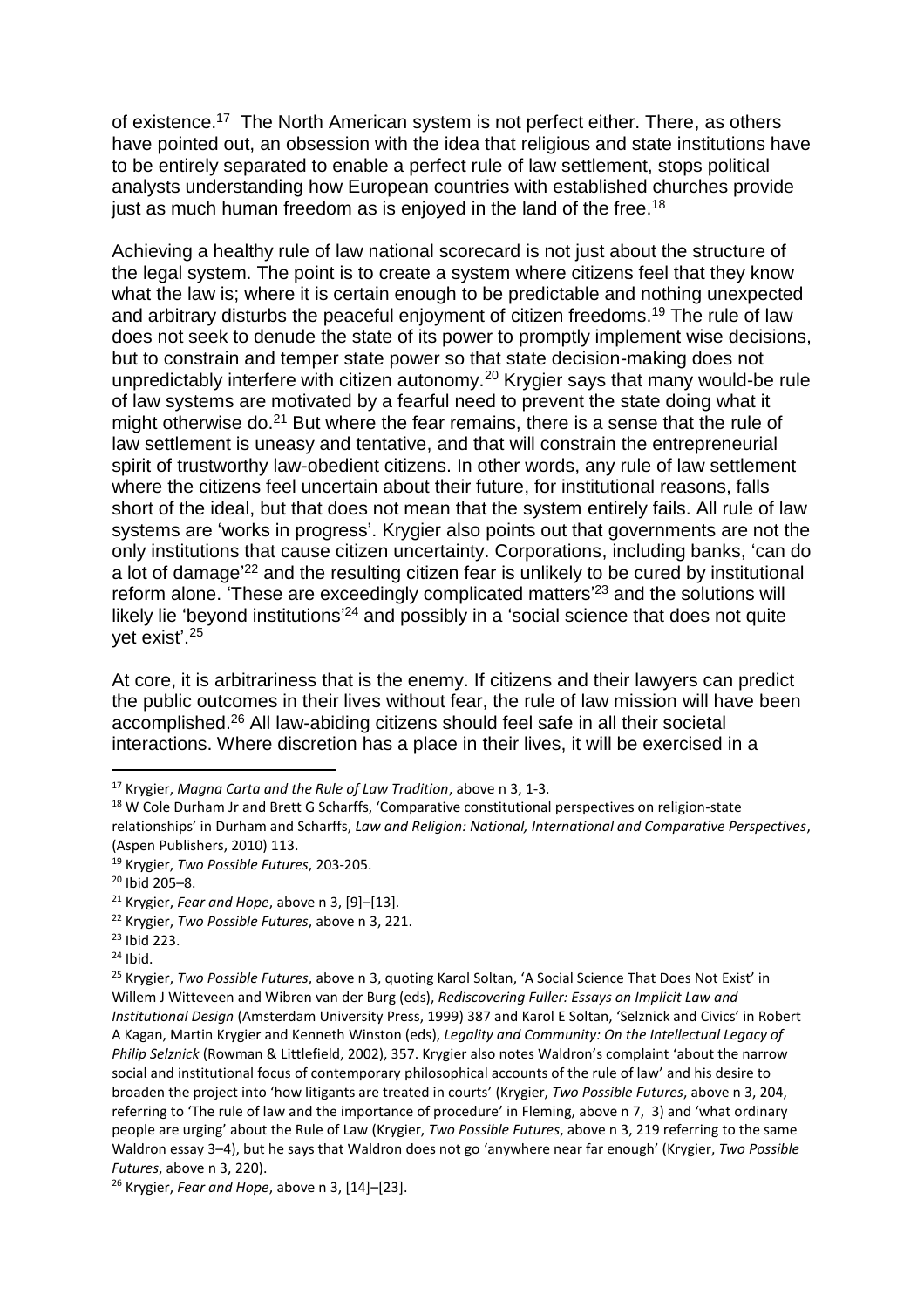predictable manner that maximises their freedoms.<sup>27</sup> But arbitrariness does not happen in a vacuum. If it is embedded in the system, it was put there by humans who did not properly forecast the results or did not want their system to be completely fair. And if the arbitrariness is not systemic and is the result of decisionmaking against the interests of a citizen or citizens by an unconstrained leader, then again it is human personality that is the ultimate engine of the resulting citizen discomfort. Here Professor Krygier notes that the idea of the rule of law has ancient roots. Plato, Aristotle and Cicero all had things to say about how to engineer an ideally just system.<sup>28</sup>

# **2. The rule of law in ancient philosophy**

Indeed, Krygier's discussion of leader moderation and temperance as the solution to institutional caprice comes from ancient philosophy. While most modern advocates of the rule of law would moderate and temper the law by hedging it with institutional checks and balances, the ancients spoke of moderation and temperance as human virtues and saw them as the ultimate backstop in preventing the abuse of power. Krygier's summary of the ancient roots of the rule of law idea includes at least subliminally, the ancient view that some were more suited to rule than others because of their virtue:

[T]he point of the rule of law … is to temper or moderate the exercise of power, to avoid its arbitrary use, not necessarily to weaken or shackle it. … Such concerns are … implicit in Aristotle's distinctions between 'true forms' of government, concerned with 'the common interest,' and those that 'regard only the interest of the rulers'. The latter 'are all defective and perverted forms … for they are despotic, whereas a state is a community of freemen'. … 'The rule of law … is preferable to that of any individual … even if it be better for certain individuals to govern, they should be made only guardians and ministers of the law'. One reason for such rule of law is that it helps to prevent the overreaching (*pleonexia*) that Aristotle feared, and to engender that virtue exalted in Greek drama and Greek philosophy alike.<sup>29</sup>

Krygier also noted that the Romans saw temperance as the final protection from the abuse of power in the 'glosse[s of] Cicero and [the] Roman writers'.<sup>30</sup> This passing summary resonates with Plato's famous view that benevolent dictatorship was the most efficient form of government<sup>31</sup> because it did not unduly shackle the efficient exercise of power as Aristotle might have said. That is because the unfettered power bestowed upon a benevolent king was rendered harmless by his personal virtue.<sup>32</sup>

The ancient point, as the book of First Samuel in the Hebrew scriptures has also stated, is that institutional checks and balances alone cannot neutralise the wickedness of individual rulers. Once a bad ruler is in place, he cannot be dislodged

<sup>27</sup> Ibid [22]–[26].

<sup>28</sup> Krygier, *Fear and Hope*, above n 3, [16]; Krygier, *Two Possible Futures*, above n 3, 205-–6.

<sup>29</sup> Krygier, *Two Possible Futures*, above n 3, 205–6.

<sup>30</sup> Ibid 206.

<sup>&</sup>lt;sup>31</sup> Plato, *The Republic (*Penguin, 2<sup>nd</sup> ed, 1974) Part Seven, 260, 'The Philosopher Ruler'. See also T Takala, 'Plato on Leadership' (1998) 17 (7) *Journal of Business Ethics*, 785, 792.

<sup>32</sup> Aristotle, *The Politics* (Penguin, revised ed, 1981) Book III, 209–32.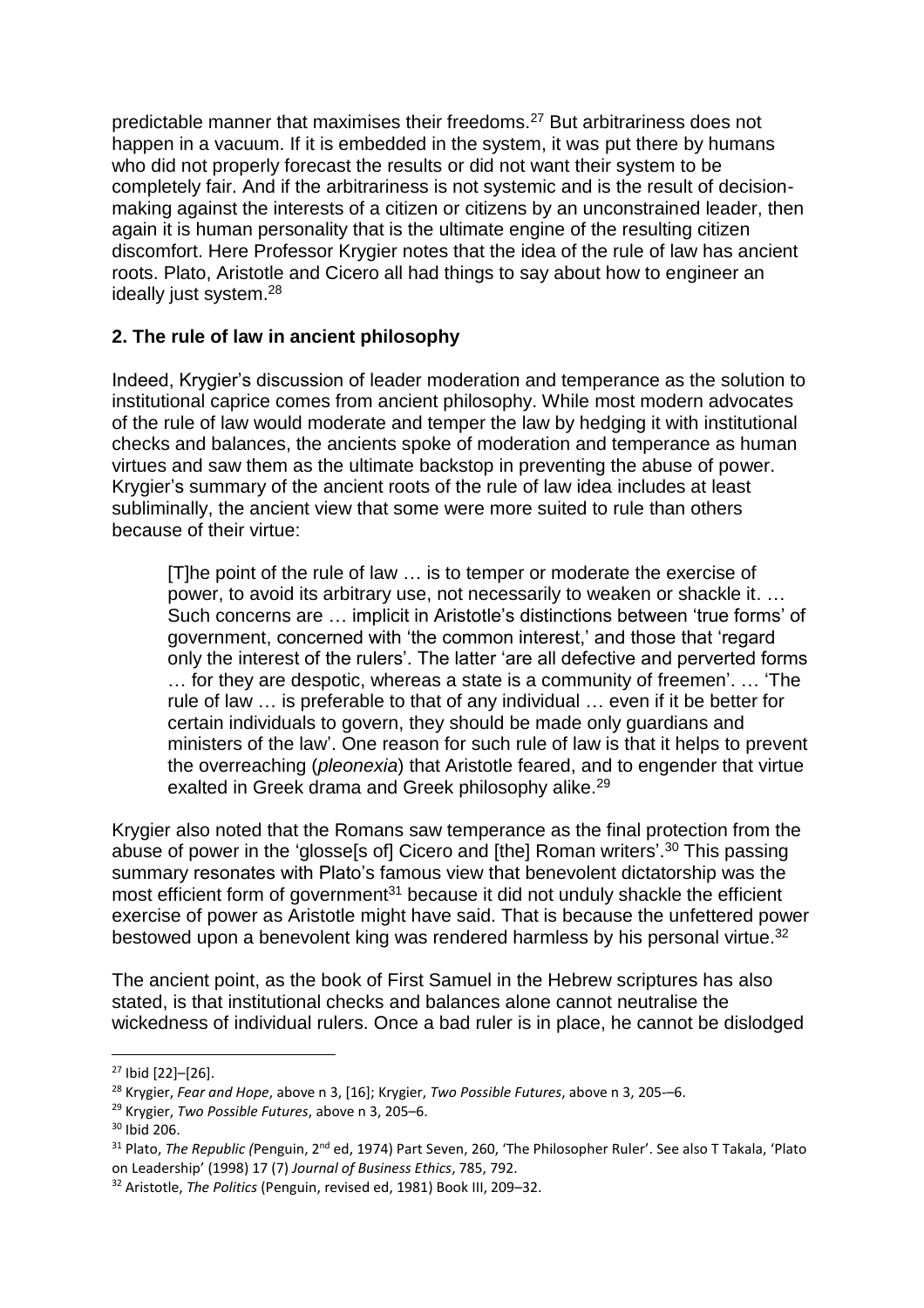without bloodshed.<sup>33</sup> So why does our modern political science focus so much on institutional apparatus rather than on human virtues as the key to rule of law achievement? 34

# **3. The place for virtue in 21st century political science**

The simple answer may be that it seems easier to rearrange societal institutions than to convince society that we should prioritise personal virtue when we select our public office holders. But it is also difficult to define personal human virtue in a way that everyone can agree with, to separate the virtues we can agree on from how we deliver them, <sup>35</sup> and to guarantee or sustain an enduring vision of virtue after we have first bottled it.

The difficulty in identifying the human virtues that are essential if arbitrary decisionmaking is to be avoided, arises partly because the relevant virtues were different for Plato and Aristotle in ancient Greece than for Saints Peter and Paul in the first century of the common era. And their ancient virtues are different from those that would be agreed upon by the majority of voters in 21<sup>st</sup> century Australia.

But decision-making virtues are also difficult to separate from the institutional arrangements we make to protect the rule of law in modern societies. For example, decision-maker independence is a personal virtue that transcends culture, but it is also a virtue that we have developed legal rules to entrench. Decision-maker impartiality is the same. Impartiality is a personal virtue, but it is a personal virtue that can be identified, measured and institutionally enforced.

Decision-maker courtesy and civility, however, is not a virtue that is currently hedged with rule of law enforceability. Because society does not institutionally measure and enforce courtesy and civility, judges, public servants and politicians think it is less important to be civil than to be independent and impartial when they make public decisions. Most developed nations have established legal rules which require judicial decision-makers to give reasons for their decisions. But reasons and related transparency are not yet enforced in all administrative, executive and corporate decision-making contexts, despite recognition that transparency in all decisionmaking is a virtue.

The English common law idea – that decisions are not just and do not comply with the rule of law if they were not made in a procedurally fair manner – has its analogue in the US idea of due process from the Fourteenth Amendment. Again, the law in

<sup>33</sup> *Holy Bible*, I Samuel 7, 8.

<sup>34</sup> Krygier, *Fear and Hope*, above n 3, [7]–[33]; *Two Possible Futures*, above n 3, 203, 205–8.

<sup>&</sup>lt;sup>35</sup> Krygier notes three different ways in which the exercise of power may be arbitrary. The first is when tradition, convention or routines do not bind the 'power-wielders'. The second is when those affected by law 'cannot know, predict, understand or comply with the ways power comes to be wielded'. And then there is Jeremy Waldron's third form of arbitrariness which occurs when legal procedures do not exist or are not observed to enable those targeted by law to be heard or have their interests taken into account when decisions affecting them are made (Krygier, *Two Possible Futures,* above n 3, 204, again referring to 'The rule of law and the importance of procedure' in Fleming, above n 7). All three forms of arbitrariness arguably conflate human behaviour with legal process but, as I suggest below, that may not interfere with the identification of relevant human virtues in rule of law analysis.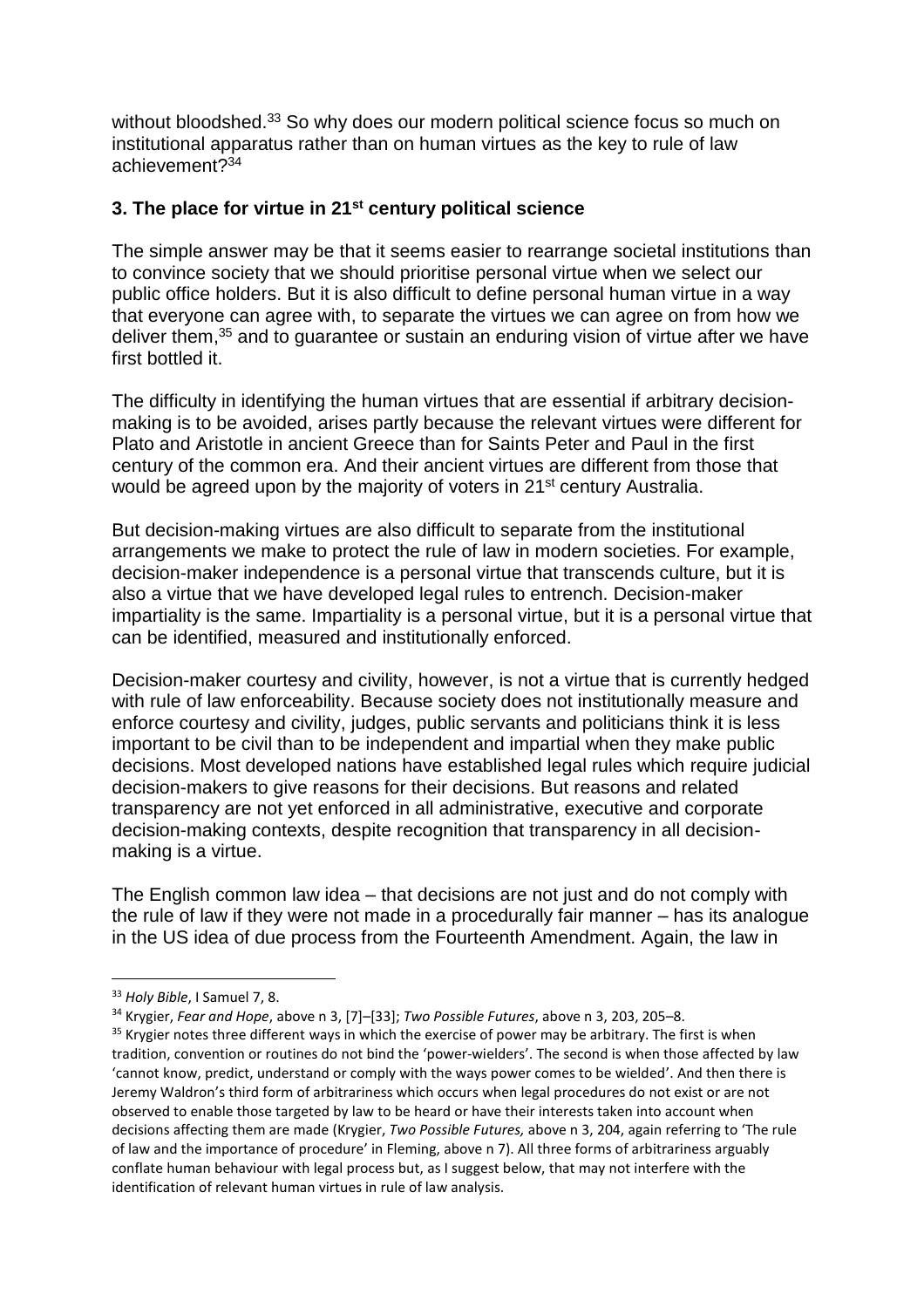both traditions has developed rules which require procedural fairness and due process in judicial and administrative decision-making though not yet in all executive and corporate decision-making. Similarly, politicians making executive decisions do not yet feel obliged to always provide some form of hearing for all people affected by their executive decisions, even though that expectation is protected by law in the case of judicial and administrative decisions in both the English and US legal systems. It is the same when it comes to evidence. Those who are affected by judicial and administrative decisions will have a cause of action and a remedy if they learn that they did not have all the relevant evidence when they had their hearing. But the non-publication of all the relevant evidence does not yet consistently invalidate executive decisions though there may be political consequences for an executive decision-maker who does not publish all the evidence, especially if the non-availability of that evidence can also be characterised as the result of bias (a lack of the virtue of impartiality) or as purposeful obfuscation (a lack of the virtue of transparency).

This multiple or hybrid characterisation of absent virtue suggests that the rule of law virtues may most helpfully be seen as having a compound nature. That is, like freedom of thought, speech and association, the rule of law virtues can be separately identified, but they are at their strongest and most protective when they are found together.

## **Identifying and enforcing the rule of law virtues**

In this short discussion, I have suggested that there are at least nine rule of law virtues (not necessarily personal virtues) that 21st century voters and philosophers should be able to agree on. Separated from my narrative, they are: Independence, Impartiality, Courtesy, Civility, the provision of Reasons for decisions, Transparency, Procedural Fairness/Due Process, the provision of some form of Hearing, and the provision of all the relevant Evidence to all the parties potentially affected by a decision. None of these qualities that I have labelled as rule of law virtues are new. What may be new is the suggestion that all nine should apply to all forms of public administration and decision making, whether judicial, administrative, executive or corporate.

We generally accept and enforce all of these requirements in judicial decisionmaking, but our civilisation currently requires less rigour in administrative decisionmaking, and less still in the political, executive or corporate arenas. I suggest that this reduced rigour in administrative, executive and corporate decision-making contexts explains why our rule of law compliance, even in the most developed Western countries, feels tentative. That tentative feeling is the result of a lack of rigour in requiring all administrative, executive and corporate decision-makers to comply with all the requirements of the rule of law including the rule of law virtues, when they make any decision.

## **Ethics**

This brief discussion of decision-making virtues would not be complete without some mention of ethics. Again, rule of law compliance is more developed in judicial decision-making than in administrative, executive or corporate decision-making. That